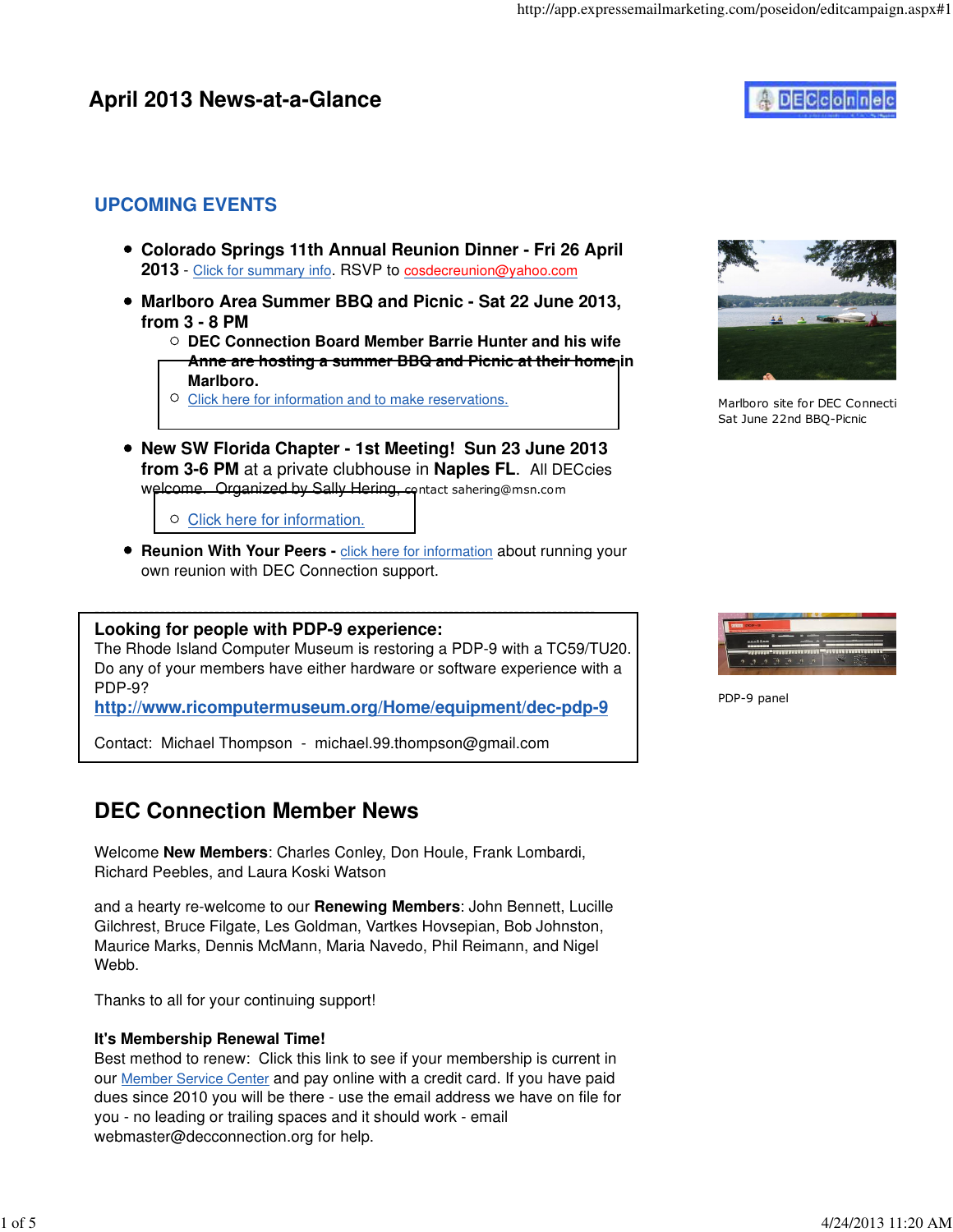- You can also join us (or renew) at www.decconnection.org/join.htm
- You can also send a check to The DEC Connection, c/o Bob Moore, 28 Fernglade Rd., Burlington MA 01803. \$10 for 1 year, \$25 for 3 years.
- If you prefer to use your PayPal account directly (not via our website), use our payment address: registrations@decconnection.org - please do NOT use any of the Board members' personal email addresses.

**Our Featured Entrepreneur:** Click here to meet our member **Linda Crawford**, who leveraged her Digital sales career to start her own businesses in the health and wellness area. Linda's coaching, consulting and healthy cooking services are so innovative that Linda has just been featured in a video on TV in California! (link to video is in our article, check it out!).

If you would like to be a Featured Entrepreneur please be a Member, and contact webmaster@decconnection.org

## **DEC Connection Member NewsBytes**: send yours to:

webmaster@decconnection.org. See our new NewsByte archive page.

Working on our backlog of NewsBytes but do send yours in if you haven't yet!

- From **Dennis McMann**: Currently Managing Director, Enterprise Management Division of Windmill International, Inc., a member-owned business, providing innovative solutions and services to the United States and allied governments in support of national security and acquisition programs. dennis@mcmann.net
- From **Charles Savage**: We knew in those days the world was going Digital sure things morphed via Compaq and HP, but the broader digitalization of our lives continues and in more ways than we realize, both for opportunities and with profound risks.

While teaching in the Sustainability Master's Program at the Technical University Munich, my students came up with a phrase that is both profound and challenging: How do we learn to 'Live Lightly and Lively?"

'Living Lightly' means moving to a profoundly low-carbon economy (the opposite of what we have today) and to deepen and intensify a meaning rich cultural life, the 'Lively' part. I've modified the phrase a bit to say ask how we can "Live Lightly, Lively and Wisely?" I'd welcome any thoughts from our richly reflective DEC community.

How do we reconnect with the wisdom of the PAST (from all cultures)? Remember how Aristotle talks about three forms of knowing: Techne (Technology), Episteme (Theory of Knowledge) and Phronesis (Wise Judgment). Alas, our schools/universities teach the first two and ignore helping us increase the wisdom of our judgments. I am looking for and finding references to Wisdom in the Indian, Arabic and Chinese literature as well. How do we face the profound challenges of the PRESENT, including Peak Oil, Peak Resources and the Peak Car? And how might we actively Co-Create a Wiser FUTURE for our great grandchildren?

These are the themes I am working as I teach both MBA and Sustainability courses in Germany, Sweden, India, Saudi Arabia, Dubai and elsewhere. I am always open for inspiration from our wonderful community! charles.savage@kee-inc.com

From **Joe Mangiafico**: Worked in the Alpha Development Team at Hudson Mass Digital Semiconductor Facility, prior to Compaq purchasing Digital. I went through the entire phase from Digital to Compaq, onto HP and was as a team 'sold' and transferred back to Intel,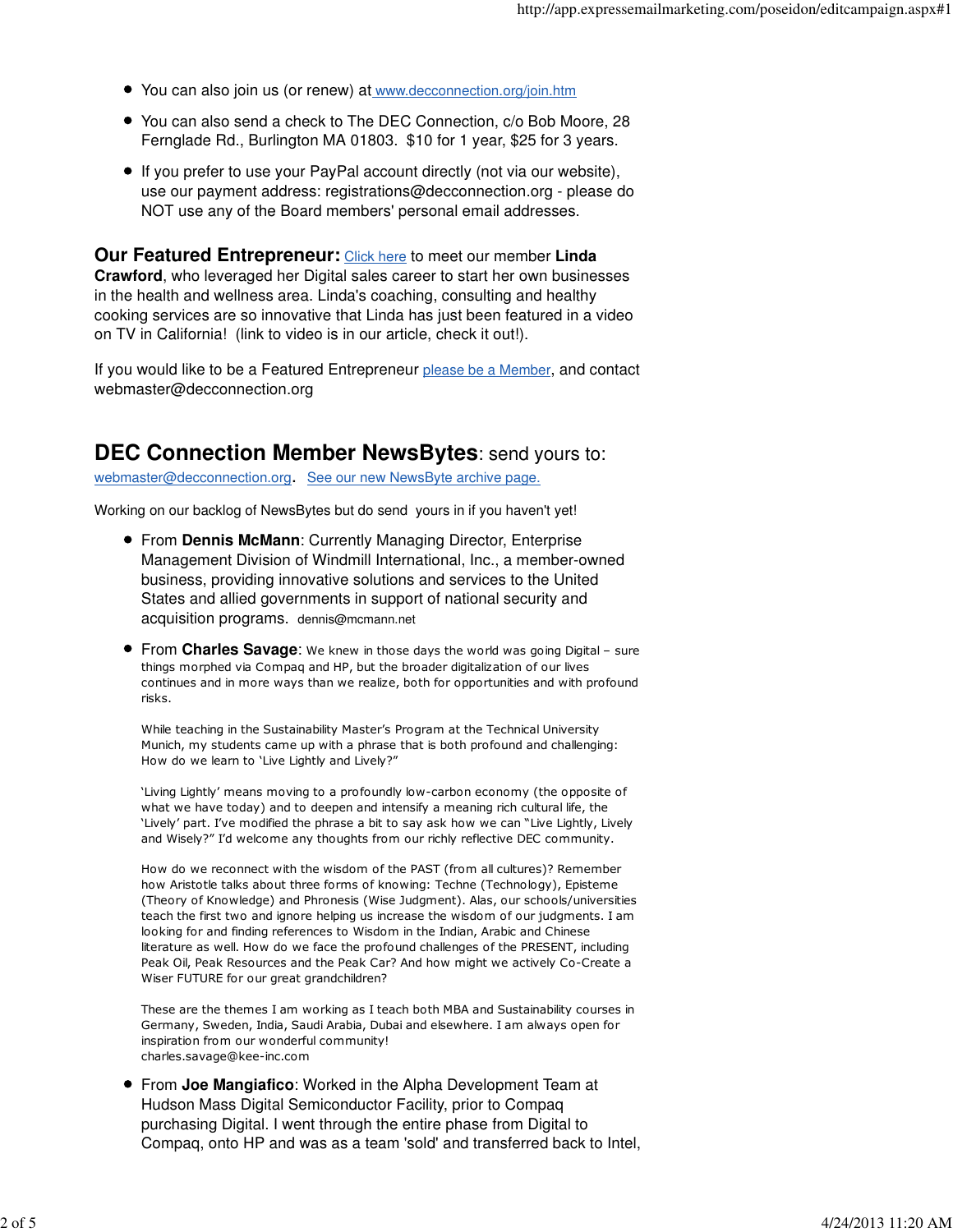which was forced to purchase the Hudson facility prior to Compaq, purchasing Digital back in 1998. HP had a design center in Colorado and wanted to divest the team and the team was transferred back to the Hudson facility during a 2 year period under the direction of Intel. After ~5 years of working for Intel, I retired after finishing a total of 40.5 years of service. I have been retired since January 2008, and enjoying being retired and spending more time with my hobbies and my grandchildren. ficola176@yahoo.com

- **Luciano Mascari** writes: I teamed up with fellow DECie Dave Berry to start Abyss Program Management LLC, www.abysspm.com, a global program management consulting practice specializing in the startup and recovery of: merger and acquisition integrations, programs, program management offices (PMO) and project portfolios for medium to large companies. Whereever possible we try to utilize our colleagues from the past in our business. We published a few articles in PMWorldToday.net which you can see on our website at this link. luciano.mascari@abysspm.com
- From **Pablo Martinez**: Hello! I am Employee 2255 started in San German, Puerto Rico. My dream job started on Feb. 6, 1974. Enjoyed every minute of it! Woke up in November 1990 and the lights were turned off. PMartinez@nai-group.com
- **Ernie Bauer** writes that he and wife Madaline are traveling in the southwestern US this winter: We are pulling our Airstream with a Chevy Silverado. In Feb. we attended a rally with other Airstream owners in Blythe, CA and plan to explore Palm Springs. We'll be heading home to Westford MA in mid-July or so. Camping at Blythe, CA 92223 Cell: 978 399 3183 ernie.bauer@me.com
- **Fred Gould** writes: I recently joined Facebook after I dropped my landlines and felt that I needed some channel to allow folks to find me. I have been able to connect with former DEC colleagues around the world by using Digital GIA search on Facebook and have found many of our former GIA people in Australia, Japan and South America that I have not connected with in 20 years. Fred Gould #115 veloman@roadrunner.com
- **Pat Pasquale** writes: My husband passed away on Sept. 7, 2012, so I am trying to catch up with everything that has to be done. Just recently I joined Silver Sneakers thru Fallon to get involved with my friends. I have been a member of a bowling team in Northborough, candlepins, which I enjoy immensely. Last month I had cataract surgery on my left eye, which has helped my eyesight a lot. Am going to wait for the surgery on the right eye for a few months til summer. Looking forward to a get together with DEC friends like you used to have in Sudbury, MA. ppatty888@mx90.com
- **Ted Sares** has received some wonderful professional and personal honors recently! In 2012, Ted Sares (DEC'79-92) received the Humanitarian of the Year Award from Ring 4. On April 7, 2013 Ted was inducted into the Ring 4 Boxing Hall of Fame along with Dan Cuoco, Peter Welsh, and the late Dan Foley at the Ring 4 annual banquet in Dorchester, MA. Ring 4 is the only boxing organization in Massachusetts and is similar to Ring 8 and Ring 10 in New York City. Read more about Ted here on our website. tedsares@roadrunner.com
- From **Lucille Gilcrest**: My husband Bob and I have been wintering in Boqueron, Puerto Rico for the last 8 years and love the warm temps and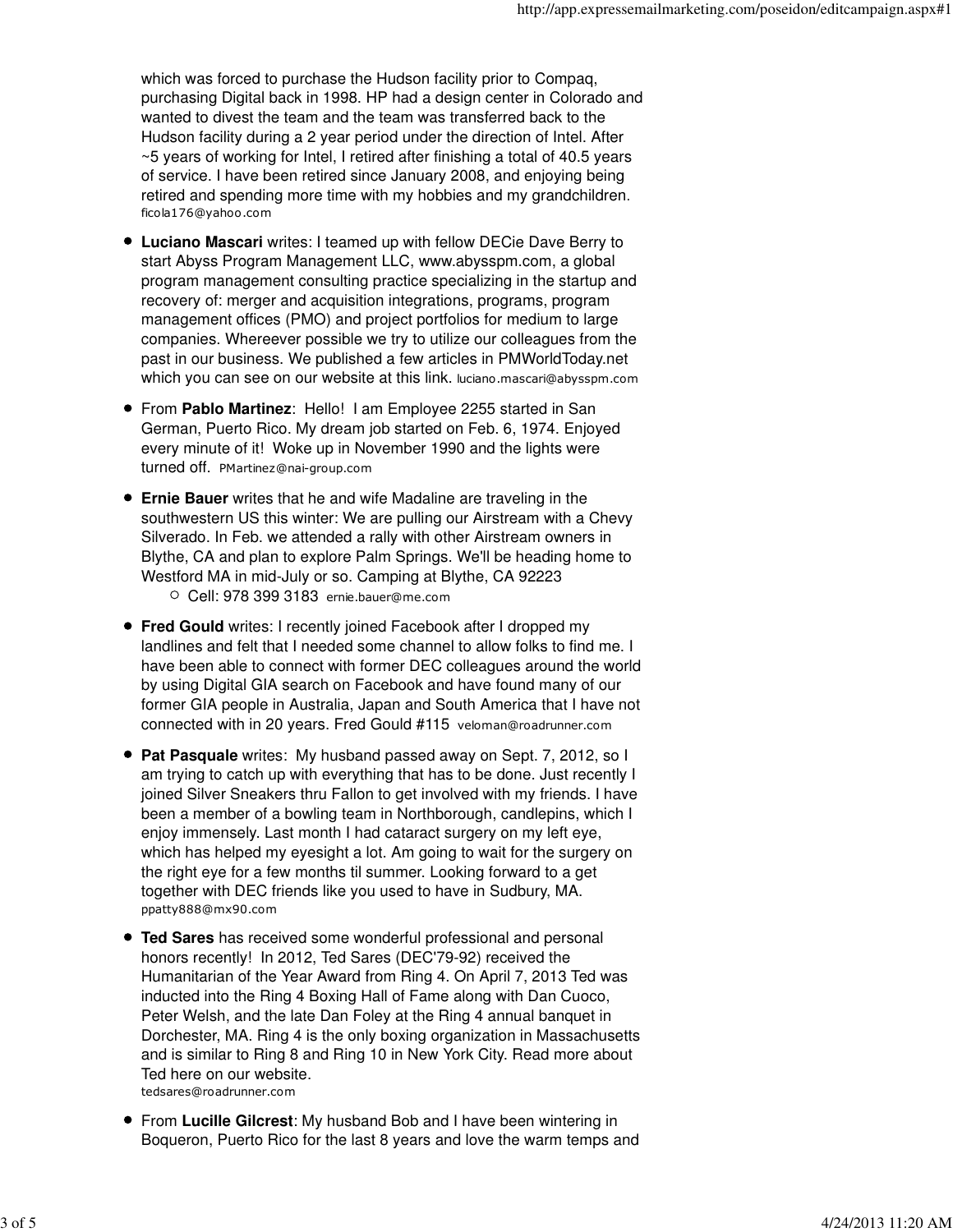beach waters. We have made many friends from all over, and I am on the Board of International Friendship Club, a non-profit organization that raises money to support women/children/animal shelters on the island. Back home in North Waterboro, Maine, we live on Lake Arrowhead, and enjoy fishing, our 6 grandchildren who come from Maine, Virginia, and California, and work 2 days a week on the boat ramp monitoring for invasive milfoil. Bob serves on the water committee and I help out with fundraising. We try to keep active and love to travel. We are planning a European river cruise this year for our 50th anniversary. Life is Good! rgilchrest@roadrunner.com

- From **Richard Peebles**: I was at DEC from 1977 to 1984, working in the research group under Jim Bell, then Bob Glorioso. I also worked for a couple of years in the Office Systems Group doing advanced development and architecture. After DEC I went to Perkin Elmer Data Systems Group in NJ to do product development management. That lasted for about another 6 or 7 years during which time that company spun out as an independent known as Concurrent Computer Corp. That company also merged with MassComp, a DEC spin-off so there was some reconnection. I went to Xerox in 1991 to work on systems architecture in their Corporate Research Group. Later I transferred into the Xerox Office Group as Chief Technology Officer, then became the VP of the software and electronics development group that developed all the controls for the office products. Then I retired and am happily bicycling, hiking, paddling and motorcycling in the Blue Ridge Mountains of NC! rpeebles@mac.com
- **Tavo Diaz** writes: What else can I say about my DEC life, not only I have longtime best friends from DEC, but it was instrumental on helping me solidifying my relationship with my now wife, a New Yorker, 36 anniversary 3 weeks ago, who I met in Mexico City while she was on vacation. While I was world traveler before joining DEC, internship in France in 73 for a year, joined DEC in 74, being in GIA took me to so many places on the world and allow mw me to meet people that I'm still in contact with. It also made my kids world travelers. Probably it helps that we go back to Mexico every year, but we also took them to Japan and Hong Kong, and we traveled to Peru and Chile. We are starting to have Internet video meetings with the old time GIA guys. tavo@tavodiaz.com

### **Sad News Department:**

Final arrangements for **Ron Smart**'s Memorial Service in New Hampshire have been made: Date: Saturday, June 8, 2013 at 1:00 pm at The Community Church of Francestown, 18 Main Street, Francestown, NH 03043 (603) 547-2013

There will be a reception after the service in the Church. Any questions, contact Jack Richardson - jrichardson@visionnewengland.org

Condolences to friends of **Judith Ann Straub** of Athol MA, who passed away on April 11th. Judy worked for many years in Maynard and Westminster.

See our Memorials page for further information.

# **Website Updates**:

We added a web page for the new Southwest Florida Chapter in Naples,